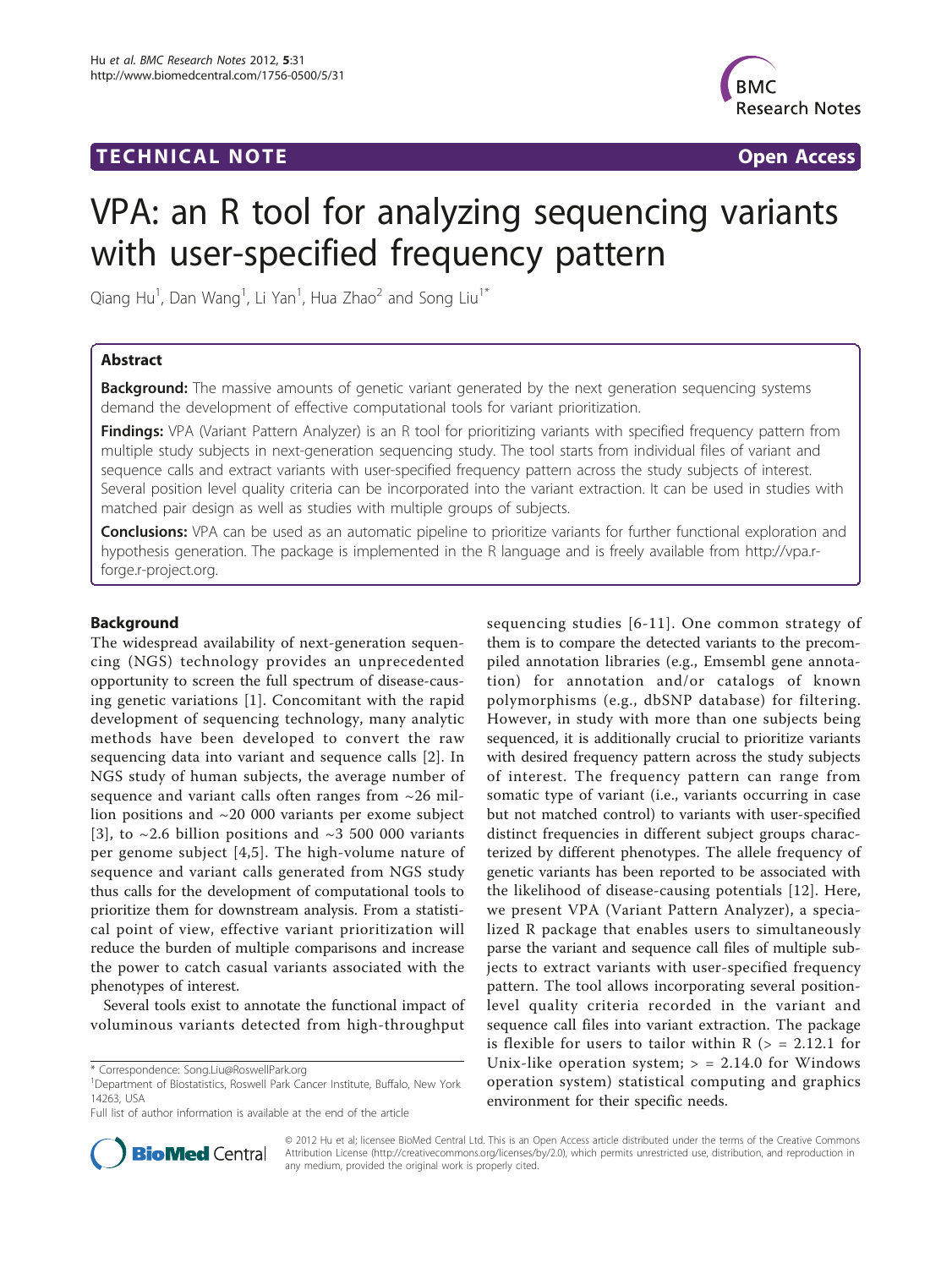# Implementation

#### Input files

For each genomic position of interest, VPA will check for variant call information for the subject with variant called at this position, and it can also check for sequence call information for the subjects without variant called at the same position. The option of scrutinizing sequence call information for the subjects without variant called at the position of interest, instead of simply intersecting variant call information of all subjects, is to exclude positions with incomplete sequencing (i.e., low sequencing depth) in certain subjects from variant frequency pattern analysis. Therefore, the input for VPA consists basically of two types of files for each subject, containing position-level information of variant calls (required) and sequence calls (optional). The supported format of input files is Variant Call Format (VCF) [\[13](#page-3-0)], which can be generated from state-of-the-art raw data analysis tools [\[14](#page-3-0),[15\]](#page-3-0). For computational efficiency, the high-volume data in tab-delimited VCF formats can be compressed by bgzip program and retrieved through tabix program. Both bgzip and tabix are available as part of the open source SAMtools package [[14](#page-3-0)].

# Usages

In this section we will briefly introduce VPA's basic commands to parse the variant data of multiple sequencing subjects to extract variants with user-specified frequency pattern and quality criteria. In an exemplary application of three-group design (e.g., group with aggressive phenotype, group with benign phenotype, and group with normal phenotype) with 5 subjects per group, our goal is to extract variants recurrent in aggressive phenotype group (i.e., frequency  $\geq 0.4$ ), not recurrent in benign phenotype group (i.e., frequency ≤ 0.2), and not observed in normal phenotype group at all (i.e., frequency  $= 0.0$ ). To achieve that, the **LoadFilter**ing function will be first used to load the data and perform position-level quality filtering as follows:

# • Varfit < - LoadFiltering(file = "index.txt", filtering = TRUE)

The index.txt file contains group status and VCF file location of each subject. For each genomic position of interest, VPA will retrieve variant call information from the subject(s) with variant called at this position. If the optional sequence call files are provided, it will make use of tabix function [\[14](#page-3-0)] to retrieve sequence call information from the subject(s) without variant called at the same position. It will filter out the variant positions which don't reach the user-specified quality criteria from further frequency analysis. The current positionlevel quality criteria implemented in VPA includes minimum and maximum sequencing depth, number and percent of reads containing variant allele, phred-scaled variant quality, phred-scaled genotype quality, and normalized, phred-scaled likelihoods for each genotypes. These quality criteria can be set in the optional argument of LoadFiltering function.

Once an object for the list of high-quality genomic position of variant call is obtained, the Patterning function can be used to identify variants with frequency  $>$  = 0.4 in aggressive group,  $\langle$  = 0.2 in benign group and = 0 at normal group as follows:

# • Pattern  $\langle$  - cbind (Aggressive = c(0.4, 1.0), Benign =  $c(0.0, 0.2)$ , Control =  $c(0.0, 0.0)$ ) • varpat < - Patterning (varfit, pattern)

The resulting varpat object contains variants that fit the desired frequency pattern and their detailed frequency distribution. The former results can be exported by VPA to plain text files in VCF format for further annotation analysis. The latter results can be exported by VPA to standard excel report for data summary.

We have implemented multiple functions to analyze the frequency pattern at both variant and gene levels, as well as options (i.e., Fishers' exact test and Chi-square test) to assess the statistical significance of observed frequency difference. The VPA package also includes functions to filter variants against known variants dataset such as dbSNP, 1000 genome project data and custom VCF data file. A complete list of functions in the package VPA is shown in Table [1.](#page-2-0) A complete description of package functionality and executable examples can be found in the package vignettes and manual of VPA.

#### Performance

We evaluated the computational efficiency of VPA using a human exome sequencing dataset with 5 case subjects and 5 control subjects. On average there are about 91, 000 variants and 24,000,000 sequence calls in each subject. The first step of the pipeline is to load all variant call data and performing position-level quality filtering. It took only 7.7 minutes to complete this step in a single Intel Xeon 2.27 GHz of CPU with 24 GB of memory. The optional sequence call checking will be much more time-consuming as it relies on tabix function to retrieve positions of interest from the huge list of sequence call. To achieve efficiency for this optional application, the LoadFiltering step has been implemented in both sequential and parallel modes. In the sequential mode, it took about 4.4 hours in a single Intel Xeon 2.27 GHz of CPU with 24 GB of memory. However, it only took about 1 hour in parallel mode using a cluster server of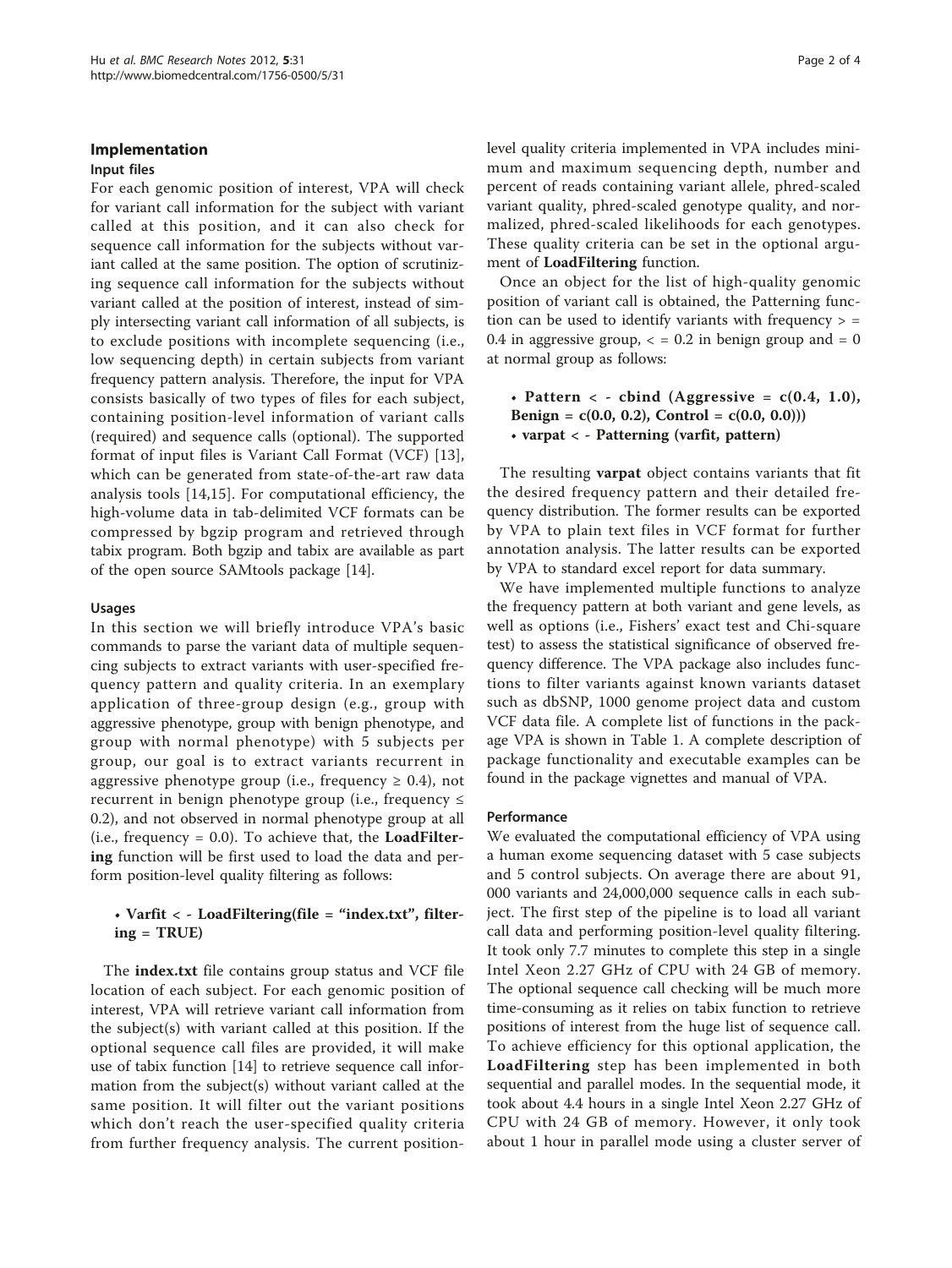<span id="page-2-0"></span>Table 1 A complete description of package functionality and executable examples can be found in the vignette and manual of VPA

| <b>Function</b> | <b>Description</b>                                                         |
|-----------------|----------------------------------------------------------------------------|
| LoadFiltering   | Load data from study subjects and perform position-level quality filtering |
| Patterning      | Prioritize sequencing variants in user-specified frequency pattern         |
| read.vcf        | Read data file in VCF format                                               |
| write.vcf       | Write a VCF format object to a file                                        |
| filtervcf       | Filter sequencing variants with user-specified quality criteria            |
| filterpos       | Filter sequencing variants against known SNP datasets                      |
| Pos2Gene        | Annotate sequencing variants into genes                                    |
| gefreq          | Frequency analysis at the gene level (for aggregates of variants)          |
| subvcf          | Extract a subset of variants from a VCF format object                      |
| pos2seq         | Retrieve information for position of interest from tabix indexed data file |
| vcfreq          | Summarize the frequencies of sequencing variants                           |

10 CPUs with similar setting. Once the quality filtering is done, the Patterning step costs much less computing time. It only took about 4 minutes to identify and extract variants with specified frequency pattern (e.g., recurrent in case group but not occurring in control group).

# Conclusions

The applications of high-throughput sequencing instruments in biomedical studies are generating huge volumes of sequence and variant call data. A number of public tools for variant prioritization utilizing up-to-date annotation resources have been proposed. The VPA tool allows the users to prioritize a list of sequencing variants with desired frequency pattern in various next-generation sequencing experiment designs. Written in open source R environment, it provides the flexibility for users to adopt, extend and customize the functionality for their specific needs. To our knowledge, at the time of writing there is no public R package available for this important utility. VPA is easy to use. It can be used either before or after annotating the variants using precompiled annotation databases. It can be used in individual studies as well as in situations where the sequencing data are collected from different studies.

We will continue extending the functionality of VPA package. For example, the currently supported format of input data is VCF file, which can be converted from raw BAM files using standard analytic tools like SAMtools or GATK. Plans of future improvement for VPA package will include new functions to retrieve relevant information from the BAM files. The current implementation of VPA package allows users to exclude positions with low sequencing depth from frequency pattern analysis. As methods to effectively impute the genotypes at low coverage are under active development [[16](#page-3-0)], future development of VPA package will include

functions to handle imputed genotypes with low sequencing depth. Furthermore, we will continue to extend the position-level quality criteria to filter out erroneous variants from frequency pattern analysis.

# Availability and requirements

Project name: Variant Pattern Analyzer

Project home page: <http://vpa.r-forge.r-project.org> Operating system(s): Windows, Unix-like (Linux, Mac OSX)

Programming language: R (For Unix-like operation system, the version of R should be  $>$  = 2.12.1; For Windows operation system, the version of R should be  $>$  = 2.14.0)

License: GNU GPL

Any restrictions to use by non-academics: None

#### Acknowledgements

This research was supported by National Institute of Health Grant (1R21CA162218) to HZ and SL.

#### Author details

<sup>1</sup>Department of Biostatistics, Roswell Park Cancer Institute, Buffalo, New York 14263, USA. <sup>2</sup> Department of Cancer Prevention and Control, Roswell Park Cancer Institute, Buffalo, New York 14263, USA.

#### Authors' contributions

QH and SL developed the software and drafted the manuscript. DW, LY and HZ provided discussion of ideas and assisted in preparing the manuscript. All authors read and approved the final manuscript.

#### Competing interests

The authors declare that they have no competing interests.

Received: 16 August 2011 Accepted: 14 January 2012 Published: 14 January 2012

#### References

1. Cirulli ET, Goldstein DB: [Uncovering the roles of rare variants in common](http://www.ncbi.nlm.nih.gov/pubmed/20479773?dopt=Abstract) [disease through whole-genome sequencing.](http://www.ncbi.nlm.nih.gov/pubmed/20479773?dopt=Abstract) Nat Rev Genet 2010, 11:415-425.